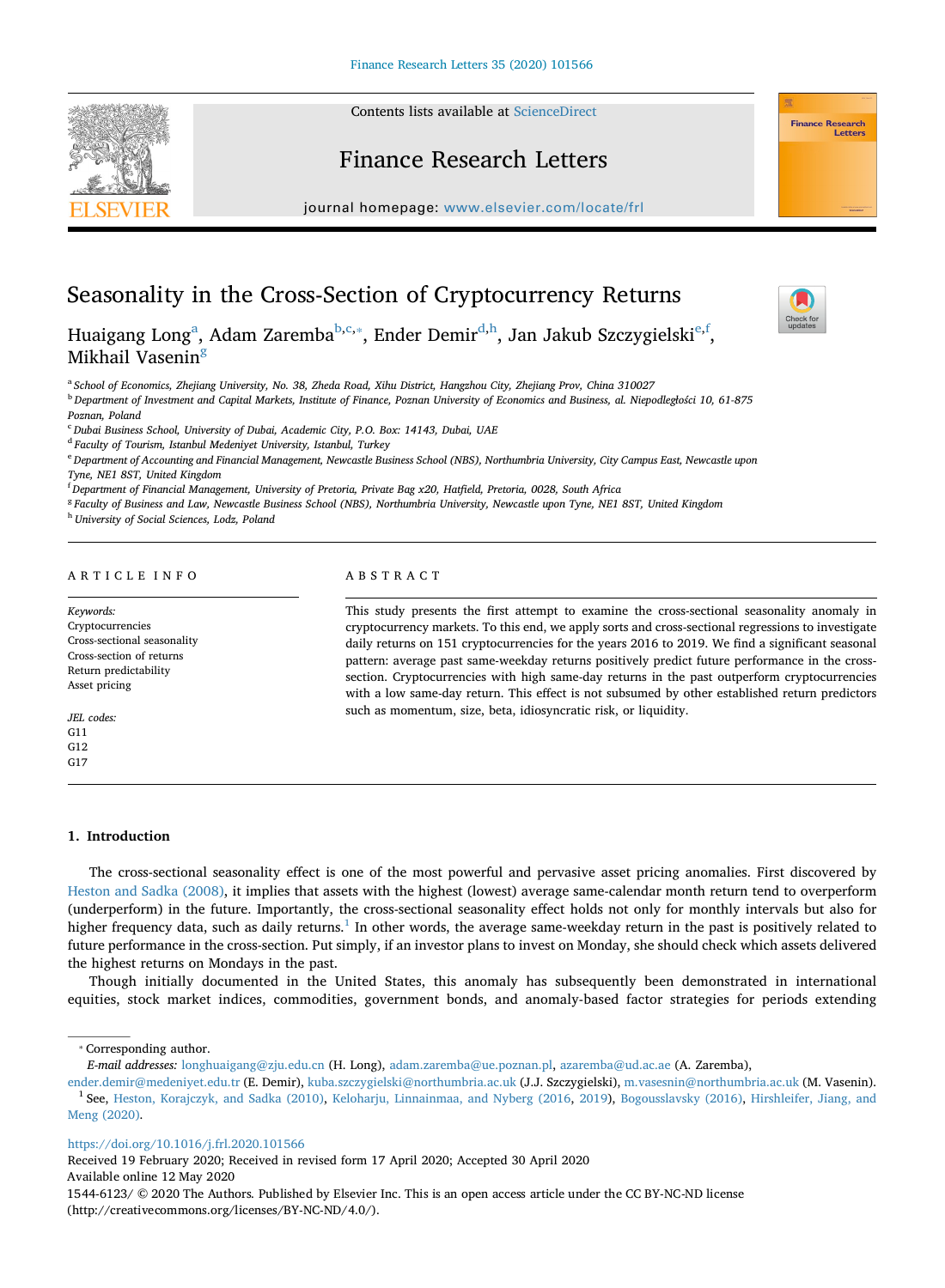as long as two centuries.<sup>[2](#page-1-0)</sup> Nonetheless, despite sufficient availability of daily data, one new asset class has so far escaped the attention of the academic community: cryptocurrencies. The major target of this paper is to fill this gap.

Cryptocurrencies constitute a fresh and important asset class. Although they date back only to 2009, their total market capita-lization exceeds USD 2[3](#page-1-1)9 billion.<sup>3</sup> Investor involvement and capital flows to cryptocurrency markets have spurred interest in predicting cryptocurrency returns. Several studies have attempted to reproduce cross-sectional known anomalies from the equity universe, such as momentum [\(Tzouvanas, Kizys, and Tsend-Ayush 2019](#page-7-6); [Grobys and Sapkota 2019](#page-7-7)), moving averages ([Grobys, Ahmed,](#page-7-8) [and Sapkota 2019\)](#page-7-8), size effect [\(Liu, Liang, and Cui 2020;](#page-7-9) [Shen, Urquhart, and Wang 2019](#page-7-10)), liquidity [\(Deng et al. 2019](#page-7-11)), or beta and liquidity ([Sovbetov 2018](#page-7-12)). These patterns cast significant doubt on the informational efficiency of cryptocurrency markets. A few papers have even taken attempts to formalize asset pricing models for the cryptocurrency markets [\(Liu and Tsyvinski 2018](#page-7-13); [Liu, Liang, and Cui 2020](#page-7-9); [Liu, Trsyvinski and Wu 2019;](#page-7-14) [Shen, Urquhart and Wang 2019\)](#page-7-10). Nevertheless, the full multidimensional structure of cryptocurrency returns is yet to be understood. The examination of the cross-sectional seasonality in this asset class will help to shed some light on these issues.

Why does the cross-sectional seasonality effect exist in asset prices? Current literature leans toward behavioural mispricing to explain this phenomenon. As pointed out by [Keloharju, Linnainmaa, and Nyberg \(2019\),](#page-7-3) systematic changes in investors' demand for risky assets could disassociate security prices from their fundamentals. For instance, if investors favor small firms over big firms at the beginning of the week, excess demand could predictably drive valuations higher every Monday. This seasonal predictability can emanate from different sources, such as sentiment [\(Hirshleifer, Jiang, and Meng 2020\)](#page-7-5), recurring inflows and outflows [\(Heston, Korajczyk, and Sadka 2010](#page-7-1)), or trading patterns within a population [\(Bogousslasky 2016](#page-7-4)). As investor psychology and behavioural biases are similar everywhere, regardless of the asset class, they could lead to the development of analogous return patterns in cryptocurrency markets. Therefore, our study aims to be the first to test the daily seasonality effect in the cross-section of cryptocurrency returns.

To achieve this, we investigate 151 cryptocurrencies for the period from August 2016 to December 2019. We apply portfolio sorts and cross-sectional regressions to determine whether the average past same-weekday return predicts future cryptocurrency returns in the cross-section.

Our findings provide evidence in support of the existence of the cross-sectional seasonality effect in cryptocurrency markets: average same-weekday returns positively predict future performance in the cross-section. An equal-weighted (value-weighted) longshort quintile portfolio buying (selling) cryptocurrencies with the highest (lowest) average same-weekday returns displays a statistically and economically significant mean daily return of 0.31% (0.43%). This effect is not subsumed by other popular returnpredictive signals.

Our results contribute to three strains of literature. First, we add to studies of the cross-sectional seasonality anomaly. To our knowledge, we are the first to extend the cross-sectional seasonality anomaly to cryptocurrencies. Second, we extend research on different seasonality effects in cryptocurrencies [\(Baur et al. 2019](#page-7-15); [Kaiser 2019](#page-7-16); [Aharon and Qadan 2019](#page-6-0); [Caporale and Plastun 2019](#page-7-17)). Whereas individual daily seasonalities may be insufficiently strong to appear in statistical tests, the cross-sectional seasonality aggregates them all in a single signal. Hence, it shows an alternative perspective to the evidence on seasonal patterns. Third, we add to the streams of literature attempting to replicate equity anomalies in the cryptocurrency universe and to examine the multidimensional nature of their returns [\(Grobys, Ahmed, and Sapkota 2019;](#page-7-8) [Tzouvanas, Kizys, and Tsend-Ayush 2019](#page-7-6); [Grobys and](#page-7-7) [Sapkota 2019;](#page-7-7) Liu, Liang, and Cui 2019; [Poyser 2019](#page-7-18); [Shen, Urquhart, and Wang 2019](#page-7-10); [Sovbetov 2018](#page-7-12)). We extend the currently known signal universe with a new return predictive variable for cryptocurrencies. In consequence, not only do our findings provide new insights into asset pricing in cryptocurrency markets from a theoretical perspective, they may also potentially be utilized in practical investment strategies and may help investors to shape their cryptocurrency portfolios.

The remainder of the article proceeds as follows. [Section 2](#page-1-2) presents the data and variables used in this study. [Section 3](#page-2-0) demonstrates our research methods. [Section 4](#page-3-0) reports and discusses the results. Finally, [Section 5](#page-5-0) concludes the study.

#### <span id="page-1-2"></span>**2. Data and Variables**

Following [Grobys and Sapkota \(2019\),](#page-7-7) we base our analysis on data retrieved from [https://coinmarketcap.com.](https://coinmarketcap.com) We obtain daily closing prices for a total of 151 cryptocurrencies quoted in U.S. dollars. Each series qualifies as a cryptocurrency and is traded on at least one public exchange.<sup>[4](#page-1-3)</sup> As the study is concerned with the seasonality effect, reasonably liquid and tradeable cryptocurrencies are required. Hence, we select the largest cryptocurrencies by market capitalization, as of 16 December 2019. Consequently, we begin with Bitcoin and proceed to obtain data for the largest 150 cryptocurrencies that follow. For cross-sectional tests, we require at least 20 cryptocurrencies at any given point in time and exclude observations for which market value and turnover are non-positive, and the price does not exceed 0.005 USD. The study period for daily returns runs from 5 August 2016 to 16 December 2019 and is dictated

<span id="page-1-0"></span><sup>&</sup>lt;sup>2</sup> See, for international equities: [Heston and Sadka \(2010\),](#page-7-19) [Li, Zhang, and Zheng \(2018\);](#page-7-20) for equity indices and commodities: [Keloharju, Linnainmaa, and Nyberg \(2016\)](#page-7-2); for government bonds: [Zaremba \(2019\);](#page-7-21) for factor strategies: [Keloharju, Linnainmaa, and](#page-7-2) [Nyberg \(2016\),](#page-7-2) and [Zaremba \(2017\)](#page-7-22); for long-run historical datasets: [Baltussen, Swinkels, and van Vliet \(2019\)](#page-6-1).

<span id="page-1-1"></span><sup>3</sup> Data for January 2020 obtained from www.coinmarketcap.com.

<span id="page-1-3"></span><sup>4</sup> See https://coinmarketcap.com for full listing criteria. The key requirement for listing is that each cryptocurrency is based upon 1) consensus algorithms, distributed ledgers and peer-to-peer technology, 2) is publicly traded on at least one exchange, 3) has a functional website and 4) has a public representative.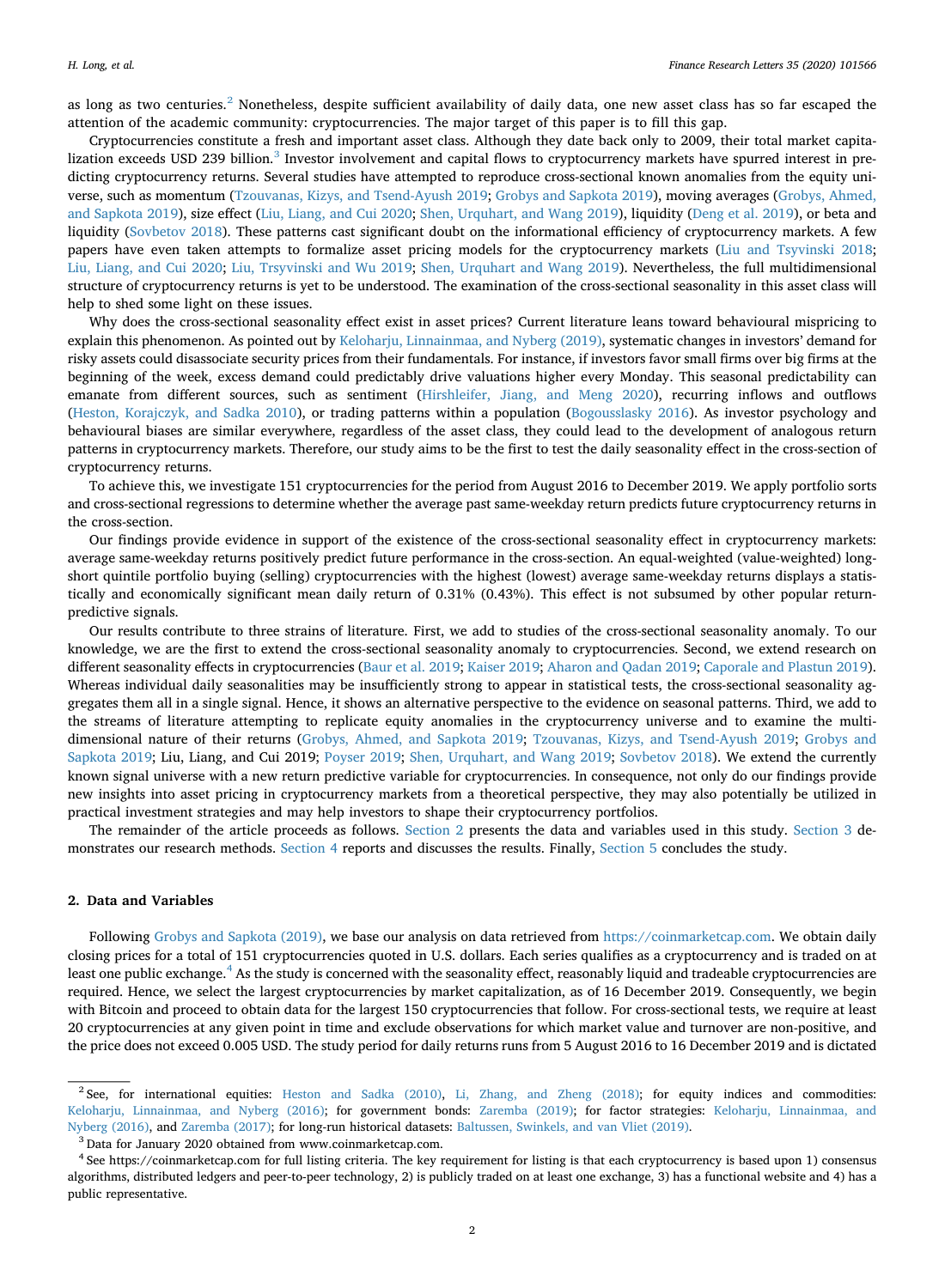<span id="page-2-1"></span>

**Fig. 1.** *Research Sample*. This figure presents data describing the research sample over the study period. Panel A displays the number of cryptocurrencies, and Panel B their total market value expressed in billions of USD. Panel A: Number of cryptocurrencies. Panel B: Market value of cryptocurrencies [USD billion]

by data availability: the 5th of August, 2016, is the first date when the criterion of a minimum 20 cryptocurrencies is met. Notably, given the novelty of cryptocurrencies, the precise number increases gradually along with market development.

The number and values of assets in our sample are reported in [Figure 1](#page-2-1). Our sample size is comparable to that of [Grobys and](#page-7-7) [Sapkota \(2019\)](#page-7-7) who consider 143 cryptocurrencies and also obtain data from [https://coinmarketcap.com.](https://coinmarketcap.com) Table A1 in the Online Appendix provides a detailed list and descriptive statistics for all cryptocurrencies comprising the sample.

Our basic return-predictive variable is depicted as *SEAS*, representing the weekly cross-sectional seasonality effect. Following [Keloharju, Linnainmaa, and Nyberg \(2016\),](#page-7-2) we calculate it as the average daily return over the previous 20 weeks:

$$
SEAS_{i,t} = \frac{1}{20}(R_{i,t-7} + R_{i,t-14} + ... + R_{i,t-140})
$$
\n(1)

where  $R_{t,n}$  is the log-return on a cryptocurrency *i* on day *t-n*. If cross-sectional patterns from different asset markets hold in cryptocurrencies, we would expect *SEAS* to be positively correlated with future returns in the cross-section. Besides *SEAS*, we also consider several additional control variables that are demonstrated to predict future performance in asset markets and cryptocurrencies (see, e.g., [Tzouvanas, Kizys, and Tsend-Ayush 2019](#page-7-6); [Grobys and Sapkota 2019](#page-7-7); Liu, Liang, and Cui 2019; [Shen, Urquhart,](#page-7-10) [and Wang 2019](#page-7-10); [Sovbetov 2018\)](#page-7-12). By doing so, we aim to assure that the cross-sectional seasonality effect is a truly independent phenomenon in the cryptocurrency market and not a manifestation of another anomaly. *MV* is the natural logarithm of the market value of a cryptocurrency on day *t*-1. Momentum, *MOM*, is measured as the mean daily return on days *t*-140 to *t*-2, i.e., over the last 20 weeks. Note that the measurement window for *MOM* matches our *SEAS* estimation window. This ensures that the *SEAS* effect is driven by the same-weekday returns, and not by other-weekday returns over the measurement periods. The market beta (*BETA*) and idiosyncratic volatility (*IVOL*) are derived from a one-factor regression of daily cryptocurrency excess returns on the value-weighted cryptocurrency market portfolio excess return, estimated over the trailing 20 weeks. The turnover, *TURN*, is the ratio of daily dollar trading volume to capitalization derived from a rolling 20-week period. Finally, the [Amihud \(2002\)](#page-6-2) illiquidity measure, *ILLIQ*, is computed following [Wei \(2018\)](#page-7-23) as the ratio of the absolute daily price change to trading volume averaged over weeks *t*-10 to *t*-1

### <span id="page-2-0"></span>**3. Methods**

Following the propositions of [Fama \(2015\)](#page-7-24) that both time-series and cross-sectional tests provide unique insights and complement each other, we apply the two most common tests in asset pricing literature: portfolio sorts and cross-sectional regressions in the style of [Fama and MacBeth \(1973\)](#page-7-25).

#### *3.1. Time-Series Tests*

Starting with portfolio time-series tests, for each day of the study period, we rank all cryptocurrencies on *SEAS*. Subsequently, we sort them into quintiles and form equal-weighted and value-weighted quintile portfolios. Next, we also construct long-short spread portfolios, which buy (sell) the quintiles of cryptocurrencies with the highest (lowest) *SEAS* value. The mean return on this long-short portfolio serves as a simple and intuitive check of the cross-sectional pattern in cryptocurrency returns.

<span id="page-2-2"></span>We evaluate portfolio returns with three different factor models:

<span id="page-2-4"></span><span id="page-2-3"></span>
$$
R_{p,t} = \alpha_{F1} + \beta_{MKT} MKT_t + \varepsilon_{F1,t},
$$
\n
$$
R_{p,t} = \alpha_{F3} + \beta_{MKT} MKT_t + \beta_{SMB} SMB_t + \beta_{UMD} UMD_t + \varepsilon_{F3,t},
$$
\n
$$
R_{p,t} = \alpha_{F3} + \beta_{MKT} MKT_t + \beta_{SMB} SMB_t + \beta_{UMD} UMD_t + \varepsilon_{F3,t},
$$
\n(3)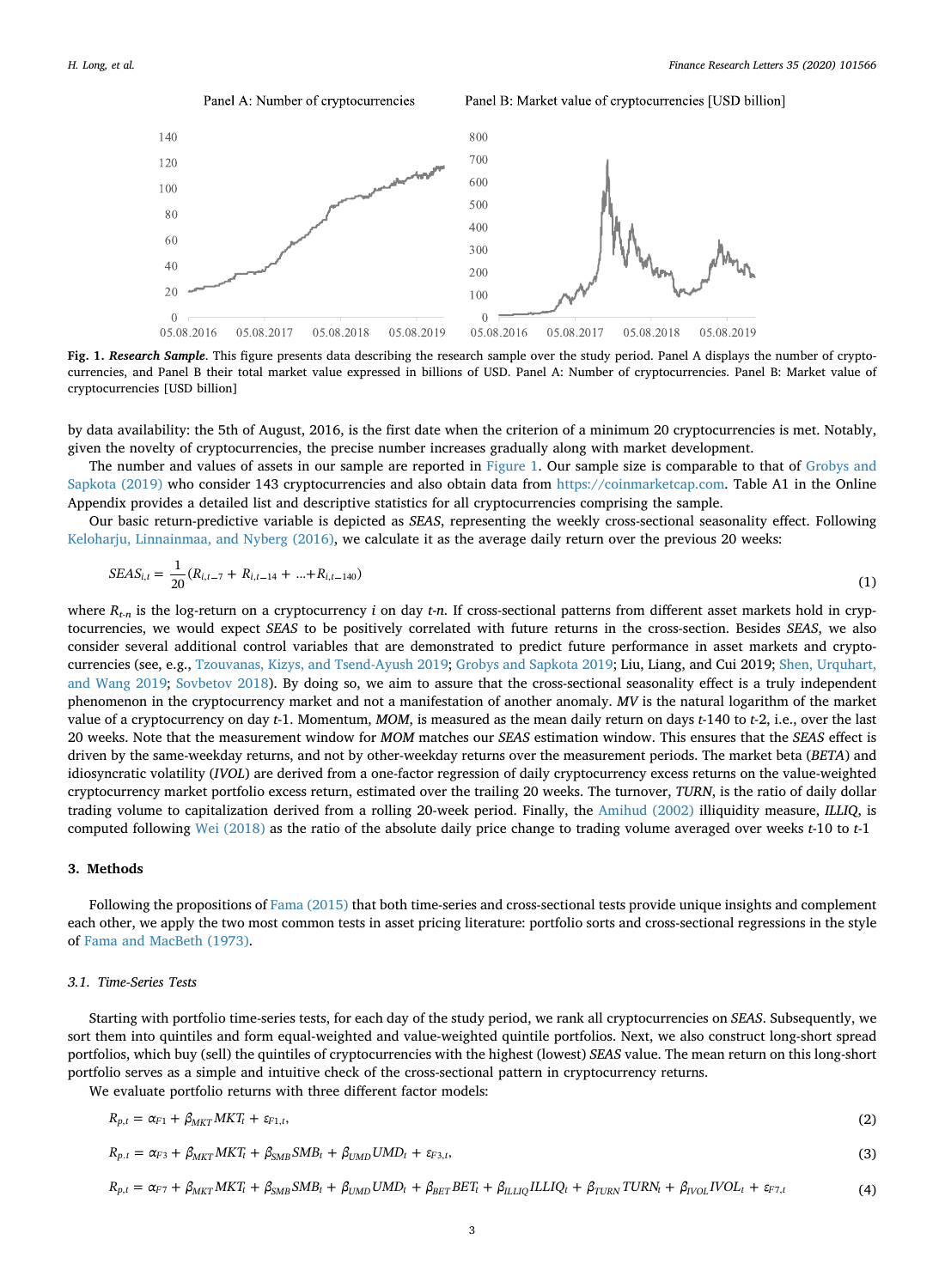where  $R_{p,t}$  is the daily excess return on an examined portfolio *p* on day *t*,  $\epsilon_t$  is the error term, and  $\alpha_{F1}$ ,  $\alpha_{F3}$ , and  $\alpha_{F7}$  represent abnormal returns ("alphas") for one-, three-, and seven-factor models.  $\beta_{MKT}$ ,  $\beta_{SMB}$ ,  $\beta_{UMD}$ ,  $\beta_{BET}$ ,  $\beta_{IILIO}$ ,  $\beta_{TURN}$ , and  $\beta_{IVOL}$  are measures of exposure to the market (*MKT*), small-minus-big (*SMB*), up-minus-down (*UMD*), beta factor (*BET*), illiquidity (*ILLIQ*), turnover (*TURN*), and idiosyncratic risk (*IVOL*) factors, respectively.

Equation  $(2)$  represents the one-factor model, accounting only for the market risk factor, where  $MKT_t$  is the excess return on the value-weighted portfolio of all the cryptocurrencies in the sample.

The three-factor model [\(3\)](#page-2-3) also includes the small-minus-big and up-minus-down factors, where  $SMB_t$  and  $UMD_t$  represent daily returns on long-short value-weighted quintile portfolios. *SMB* buys (sells) cryptocurrencies of the smallest (biggest) total market value. *UMD* goes long (short) the cryptocurrencies with the highest (lowest) *MOM*. This model is similar to [Carhart's \(1997\)](#page-7-26) fourfactor model from the equity universe<sup>5</sup> and also corresponds with the three-factor models proposed by Liu, Liang, and Cui (2019) and [Shen, Urquhart, and Wang \(2019\)](#page-7-10)<sup>[6](#page-3-2)</sup>

Finally, [equation \(4\)](#page-2-4) is the broadest and accounts for all the variables outlined in [Section 2](#page-1-2). Specifically, this seven-factor model also incorporates the *BET<sub>t</sub>*, ILLIQ<sub>t</sub>, TURN<sub>t</sub>, and *IVOL*<sub>t</sub> factor returns calculated analogously to *UMD*, i.e., as daily returns on the longshort value-weighted quintile portfolios going long (short) the cryptocurrencies with the highest (lowest) *BETA, ILLIQ, TURN*, and *IVOL*.

#### *3.2. Cross-Sectional Tests*

In addition to the time-series tests, we examine the seasonality effect with cross-sectional regressions in the spirit of [Fama and](#page-7-25) [MacBeth \(1973\).](#page-7-25) In this framework, we want to ascertain the predictive power of the *SEAS* variable for the cross-section of returns. To this end, for each day of the study period, we run the following regression:

$$
R_i = \gamma_0 + \gamma_{SAME} SAME_i + \sum_{j=1}^{n} \gamma_K K_i^j + \varepsilon_i
$$
\n(5)

where *Ri* denotes the excess return on cryptocurrency *i; SAME* denotes the cross-sectional seasonality (defined as in [Section 2](#page-1-2)); *K* is the set of control variables as outlined in [Section 2;](#page-1-2)  $\gamma_0$ ,  $\gamma_{SAME}$ , and  $\gamma_K$  are estimated daily regression coefficients; and  $\varepsilon_i$  represents the random error term. Our default method applies cross-sectional regressions to raw excess returns. Nevertheless, for robustness, we follow [Avramov, Kaplanski, and Subrahmanyam \(2019\)](#page-6-3) and replace raw excess returns with risk-adjusted returns in the spirit of [Brennan, Chordia, and Subrahmanyam \(1998\)](#page-7-27). Specifically, risk-adjusted returns are calculated using a rolling 140-day regression following [equation \(3\),](#page-2-3) similar to the benchmark-adjusted returns in [Jacobs \(2015\)](#page-7-28).

#### <span id="page-3-0"></span>**4. Results**

#### <span id="page-3-3"></span>*4.1. Portfolio Sorts*

#### [Table 1](#page-4-0)

[Table 2](#page-5-1) presents returns on portfolios from one-way sorts on *SEAS*. A quick overview reveals that the high-*SEAS* portfolios outperform low-*SEAS* portfolios, and differences are statistically significant. The equal-weighted (value-weighted) spread portfolio formed on *SEAS* delivers a mean daily return of 0.31% (0.43%) with a corresponding *t*-value of 2.05 (2.06). Notably, the returns remain strong and significant even after applying factor models [\(2\)](#page-2-2) to [\(4\)](#page-2-4). The seasonality long-short portfolios continue to produce significant risk-adjusted profits in all specifications. For example, the three-factor model alpha ( $\alpha_{F3}$ ) on the equal-weighted (valueweighted) long-short portfolio amounts to 0.30% (0.45%) with a *t*-value of 2.01 (2.26). The alphas remain significant even when we apply all the seven factors incorporated in the model [\(4\).](#page-2-4) Furthermore, the spread portfolios do not exhibit strong and robust exposure to the other risk factors considered, such as *MKT, SMB*, and *UMD*. In summary, [Table 2](#page-5-1) provides evidence supporting the cross-sectional effect in the cryptocurrency market. Cryptocurrencies with high average same-day-of-the-week returns markedly outperform cryptocurrencies with low average same-day-of-the-week returns.

#### *4.2. Cross-Sectional Regressions*

[Table 3](#page-6-4) displays average slope coefficients from the regressions of raw excess returns (Panel A) and risk-adjusted returns (Panel B) on *SEAS* and other control variables. The results corroborate the strong predictive abilities of the average past same-weekday return

<span id="page-3-1"></span><sup>&</sup>lt;sup>5</sup> Note that the model [\(3\)](#page-2-3) and the models of Liu, Liang, and Cui (2019) and [Shen, Urquhart, and Wang \(2019\)](#page-7-10) do not incorporate the high-minuslow (HML) factors because there is no single broadly acknowledged value factor or proxy for value in the cryptocurrency market.

<span id="page-3-2"></span> $6$  Our model departs from Liu, Liang, and Cui (2019) and [Shen, Urquhart, and Wang \(2019\)](#page-7-10) in two minor ways. First, instead of two-way sorts, we use simple one-way sorts to form factors. This is aimed at assuring that the factor portfolios are built identically as the evaluated portfolios so that any abnormal return is driven by the underlying return predictive variable rather than the portfolio construction technique. Second, our UMD factor is based on a 20-week sorting period—shorter than, e.g., Liu, Liang, and Cui (2019) who use 52 weeks. This is aimed at aligning the *MOM* sorting period with the *SAME* variable. Nonetheless, this choice does not qualitatively affect our findings, and our results also hold for different formation periods such as 5, 10, 25, or 52 weeks.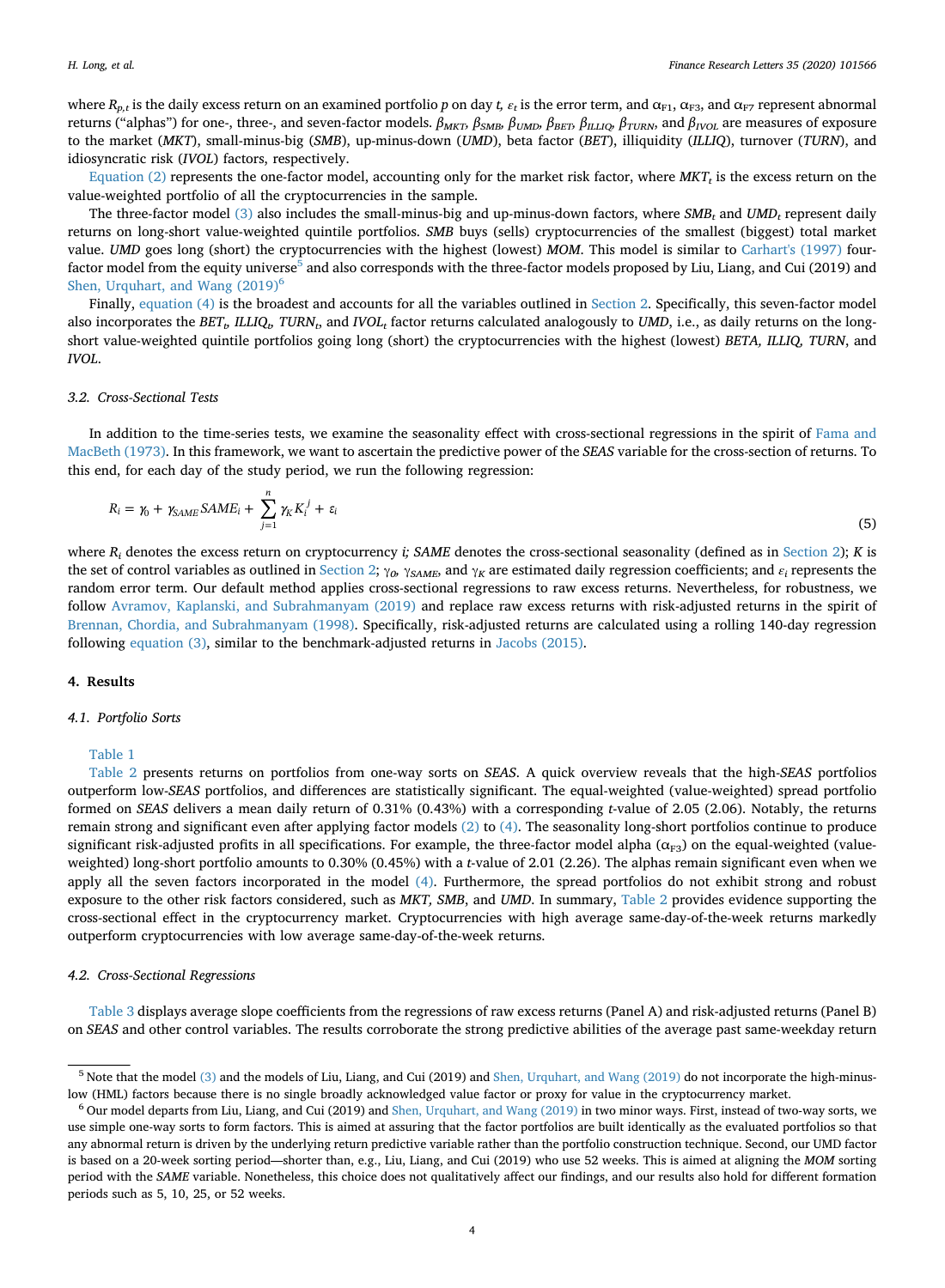#### <span id="page-4-0"></span>**Table 1**

*Statistical Properties of the Research Sample*. The table reports the basic statistical properties of the variables used in the study. *R* denotes the daily log-return. The other variables are abbreviated as follows: *SEAS* is the average past same-weekday returns; *BETA* is the cryptocurrency market beta; *MV* is the market value (expressed in USD million); *MOM* (momentum) is the mean daily return through the past 20 weeks*. TURN* is the turnover ratio; *IVOL* is the idiosyncratic volatility; and *ILLIQ* is the Amihud illiquidity measure. *Panel A* presents descriptive statistics. *Panel B* displays the time-series average of the daily pairwise correlation. The values above (below) diagonal are Pearson product-moment (Spearman rank-based) coefficients. The asterisks \*, \*\*, and \*\*\* indicate statistical significance at the 10%, 5%, and 1% levels, respectively. The table is based on 84514 cryptocurrency-day observation, and the average number of cryptocurrencies in the sample is 68.

|                                   | $\, {\bf R}$ | <b>SEAS</b> | <b>BETA</b> | MV          | <b>MOM</b>  | <b>TURN</b> | <b>IVOL</b> | <b>ILLIO</b> |  |  |
|-----------------------------------|--------------|-------------|-------------|-------------|-------------|-------------|-------------|--------------|--|--|
| Panel A: Descriptive Statistics   |              |             |             |             |             |             |             |              |  |  |
| Average                           | $-0.001$     | 0.000       | 0.945       | 2510.326    | $-0.044$    | 8.370       | 0.076       | 1.822        |  |  |
| Std. deviation                    | 0.095        | 0.023       | 0.409       | 14892.917   | 1.112       | 15.706      | 0.048       | 16.164       |  |  |
| Skewness                          | 0.469        | 0.287       | $-0.477$    | 10.188      | 0.932       | 4.608       | 1.479       | 0.033        |  |  |
| Kurtosis                          | 26.097       | 4.070       | 2.641       | 122.436     | 1.708       | 27.203      | 3.261       | 1.902        |  |  |
| Minimum                           | $-1.596$     | $-0.159$    | $-2.023$    | 0.159       | $-7.989$    | 0.007       | 0.000       | 0.000        |  |  |
| 1st quartile                      | $-0.027$     | $-0.013$    | 0.751       | 20.091      | $-0.808$    | 1.363       | 0.042       | 0.003        |  |  |
| Median                            | 0.000        | 0.000       | 0.991       | 73.667      | $-0.223$    | 3.329       | 0.063       | 0.024        |  |  |
| 3rd quartile                      | 0.021        | 0.011       | 1.189       | 349.895     | 0.547       | 8.417       | 0.097       | 0.158        |  |  |
| Maximum                           | 2.058        | 0.201       | 3.832       | 326502.486  | 5.689       | 163.295     | 0.385       | 1329.808     |  |  |
| Panel B: Correlation Coefficients |              |             |             |             |             |             |             |              |  |  |
| R                                 |              | $0.012**$   | 0.000       | 0.003       | $-0.015***$ | $-0.005$    | $-0.004$    | 0.006        |  |  |
|                                   |              | (2.10)      | $(-0.10)$   | (1.38)      | $(-3.27)$   | $(-1.31)$   | $(-0.97)$   | (1.25)       |  |  |
| <b>SEAS</b>                       | $0.010**$    |             | $0.017***$  | $0.014***$  | $0.240***$  | $0.010**$   | $0.015***$  | $-0.001$     |  |  |
|                                   | (2.11)       |             | (3.38)      | (8.17)      | (55.22)     | (2.20)      | (3.50)      | $(-0.25)$    |  |  |
| <b>BETA</b>                       | $-0.003$     | $0.008*$    |             | 0.050       | 0.024       | $0.095*$    | $-0.064$    | $-0.238*$    |  |  |
|                                   | $(-0.54)$    | (1.66)      |             | (0.81)      | (0.29)      | (1.72)      | $(-0.73)$   | $(-1.82)$    |  |  |
| MV                                | 0.000        | $0.056***$  | $0.210***$  |             | 0.058       | $-0.026$    | $-0.246***$ | $-0.091***$  |  |  |
|                                   | $(-0.01)$    | (16.24)     | (6.42)      |             | (1.62)      | $(-0.71)$   | $(-3.52)$   | $(-4.25)$    |  |  |
| <b>MOM</b>                        | $-0.019***$  | $0.241***$  | 0.015       | $0.182***$  |             | 0.064       | $0.086***$  | 0.014        |  |  |
|                                   | $(-4.20)$    | (65.34)     | (0.19)      | (8.39)      |             | (0.98)      | (4.19)      | (0.42)       |  |  |
| <b>TURN</b>                       | 0.000        | $0.014***$  | $0.166***$  | $0.259***$  | 0.070       |             | 0.029       | $-0.246***$  |  |  |
|                                   | $(-0.05)$    | (3.26)      | (3.50)      | (8.66)      | (1.57)      |             | (0.70)      | $(-10.18)$   |  |  |
| <b>IVOL</b>                       | $-0.021***$  | $0.024***$  | $-0.024$    | $-0.493***$ | $0.143***$  | $0.295***$  |             | $0.339***$   |  |  |
|                                   | $(-4.12)$    | (6.34)      | $(-0.48)$   | $(-22.80)$  | (5.93)      | (4.75)      |             | (10.05)      |  |  |
| <b>ILLIQ</b>                      | $-0.010**$   | $-0.034**$  | $-0.244**$  | $-0.875***$ | $-0.091***$ | $-0.579***$ | $0.492**$   |              |  |  |
|                                   | $(-1.96)$    | $(-8.56)$   | $(-7.42)$   | $(-72.16)$  | $(-2.91)$   | $(-8.46)$   | (12.67)     |              |  |  |

for future payoffs in the cross-section. In the single-factor regression (specification [1]), the slope coefficient on *SEAS* is positive and significant, and the relevant *t*-statistics are 2.32 and 2.04 for the raw and risk-adjusted returns, respectively. The seasonality effect explains, on average, 3.55% of the cross-sectional variation in returns.

Importantly, *SEAS* remains a significant predictor of cross-sectional returns even when we control for additional variables, such as *BETA, MV, MOM, TURN, IVOL*, and *ILLIQ*, in bivariate regressions (specifications [2] to [7]). This confirms that seasonality is not some other asset pricing effect "in disguise", but an independent phenomenon providing incremental information about future returns. Even when we account for all the control variables jointly (specification [8]), the role of *SEAS* remains strong and significant, with a corresponding  $t$ -value exceeding  $2.7<sup>7</sup>$  $2.7<sup>7</sup>$  $2.7<sup>7</sup>$ .

We note that the *SEAS* coefficient remains significant even when we control for *MOM*. This is important, as the *MOM* variable incorporates the average return on the same day of the week and also on other weekdays. This confirms that *SEAS* is not simply driven by high or low past average returns, but by returns on specific days: the same day of the week. In fact, the coefficients on *MOM* are negative, suggesting that the other weekday returns are negatively correlated in the cross-section with future returns. This is in line with the observations of [Keloharju, Linnainmaa, and Nyberg \(2016\)](#page-7-2) and [Keloharju et al. \(2019\),](#page-7-3) who document that whereas the average same-calendar month (or weekday) return correlates positively, the average other-calendar month negatively predicts future payoffs<sup>8</sup>.

# *4.3. Further Robustness Checks*

Finally, we corroborate our results with a battery of additional robustness checks. We apply them to the portfolio sorts from [Section 4.1](#page-3-3). First, instead of using only quintile portfolios, we also perform sorts using decile and tercile portfolios. Second, we run the analysis limiting the sample to only the 20 or 30 largest cryptocurrencies on day *t*-1 in terms of market capitalization. We also

<span id="page-4-1"></span> $^7$  For robustness, we also experiment with modelling the examined relationship with quantile regression. The tests yield consistent sings of the *SAME* coefficient, but the significance depends on the choice of the *τ* parameter. The detailed results are available upon request.

<span id="page-4-2"></span><sup>8</sup> Although the *MOM* variable already encompasses all the other-weekday returns, for robustness, we also extend specification [8] to explicitly include an additional variable representing the average other-weekday return. The conclusions are robust and the slope coefficient for *SAME* remains positive and significant for both raw and risk-adjusted returns.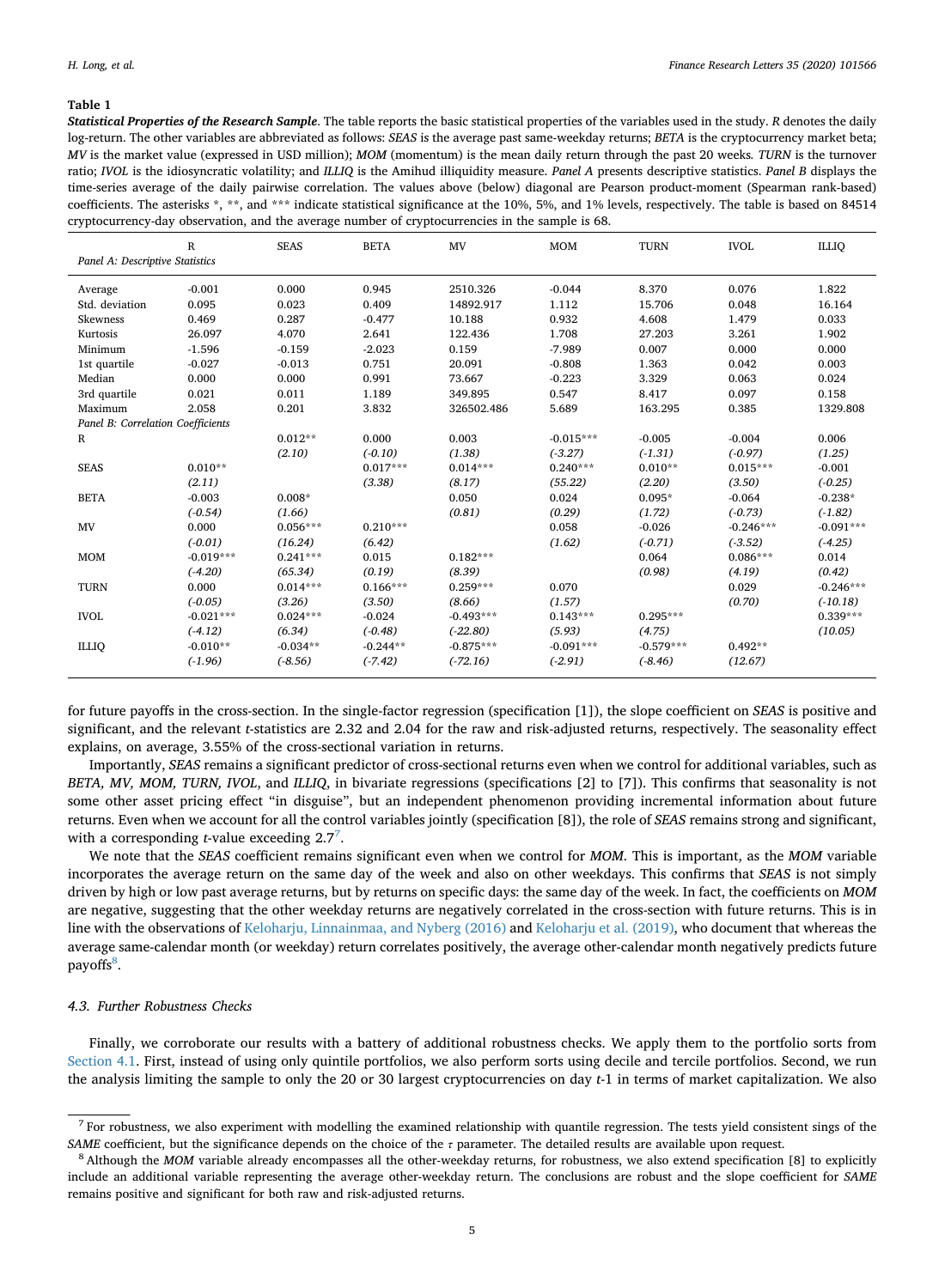#### <span id="page-5-1"></span>**Table 2**

Performance of Portfolios from One-Way Sorts on Average Past Same-Weekday Returns

The table reports the performance of portfolios from one-way sorts on *average past same-weekday returns (SEAS)*. The *High* (*Low*) portfolio contains the quintile of firms with the highest (lowest) *SEAS*, and *H-L* denotes the zero-investment strategy going long (short) the *High* (*Low*) portfolio.  $\overline{R}$  is the mean daily excess return, *Vol* is the standard deviation, *Skew* is skewness, and *Kurt* is kurtosis.  $α<sub>F1</sub>, α<sub>F3</sub>$ , and  $α<sub>F7</sub>$  indicate the intercepts from the one-factor, three-factor, and seven-factor models (equations [2] to [4]), respectively. *β<sub>MKT</sub>*, *β<sub>SMB</sub>*, *β<sub>UMD</sub>*, *βBETA*, *βILLIQ*, *βTURN*, and *βIVOL* are measures of exposure to the market (*MKT*), small-minus-big (*SMB*), up-minus-down (*UMD*), beta (*BETA*), illiquidity (*ILLIQ*), turnover (*TURN*), and idiosyncratic risk (*IVOL*) factors, respectively. The measures of exposure are estimated using the seven-factor model ([equation 4](#page-2-4)). *R2* denotes the time-series adjusted R2 coefficient of determination. The numbers in parentheses are [Newey-West \(1987\)](#page-7-29) adjusted *t*-statistics. Panels *A* and *B* report the results for the equal-weighted and value-weighted portfolios, respectively.  $\bar{R}$ , *Vol, α<sub>F1</sub>, α<sub>F3</sub>, α<sub>F7</sub>, and R<sup>2</sup> are presented as percentages. The asterisks \*, \*\*, and* \*\*\* indicate statistical significance at the 10%, 5%, and 1% levels, respectively.

| Panel A: Equal-weighted portfolios |            |                |            |           |           | Panel B: Value-weighted portfolios |             |                |           |           |           |           |
|------------------------------------|------------|----------------|------------|-----------|-----------|------------------------------------|-------------|----------------|-----------|-----------|-----------|-----------|
|                                    | Low        | $\overline{2}$ | 3          | 4         | High      | $H-L$                              | Low         | $\overline{2}$ | 3         | 4         | High      | $H-L$     |
| Descriptive statistics             |            |                |            |           |           |                                    |             |                |           |           |           |           |
| Ŕ.                                 | $-0.04$    | 0.13           | 0.15       | 0.09      | 0.27      | $0.31**$                           | $-0.19$     | 0.16           | 0.11      | 0.13      | 0.24      | $0.43**$  |
|                                    | $(-0.25)$  | (0.86)         | (0.94)     | (0.53)    | (1.62)    | (2.05)                             | $(-0.94)$   | (0.99)         | (0.69)    | (0.89)    | (1.32)    | (2.06)    |
| Vol                                | 5.51       | 5.24           | 5.34       | 5.31      | 5.87      | 5.03                               | 7.03        | 5.73           | 5.24      | 5.16      | 6.83      | 7.18      |
| Skew                               | $-0.55$    | $-0.48$        | $-0.34$    | $-0.35$   | 0.01      | 0.57                               | $-0.30$     | $-0.79$        | 0.45      | 0.29      | 0.62      | 0.25      |
| Kurt                               | 2.42       | 3.38           | 4.26       | 2.38      | 2.77      | 5.15                               | 6.99        | 10.80          | 7.69      | 8.47      | 7.06      | 7.90      |
| Abnormal returns                   |            |                |            |           |           |                                    |             |                |           |           |           |           |
| $\alpha_{\rm F1}$                  | $-0.17$    | 0.00           | 0.01       | $-0.05$   | 0.14      | $0.31**$                           | $-0.35**$   | 0.02           | $-0.03$   | $-0.01$   | 0.10      | $0.45**$  |
|                                    | $(-1.52)$  | $(-0.04)$      | (0.13)     | $(-0.47)$ | (1.18)    | (2.03)                             | $(-2.34)$   | (0.18)         | $(-0.32)$ | $(-0.10)$ | (0.72)    | (2.16)    |
| $\alpha_{F3}$                      | $-0.27***$ | $-0.08$        | $-0.07$    | $-0.11$   | 0.03      | $0.30**$                           | $-0.400***$ | 0.010          | $-0.060$  | $-0.030$  | 0.060     | $0.450**$ |
|                                    | $(-2.82)$  | $(-0.93)$      | $(-0.76)$  | $(-1.18)$ | (0.29)    | (2.01)                             | $(-2.75)$   | (0.07)         | $(-0.72)$ | $(-0.36)$ | (0.43)    | (2.26)    |
| $\alpha_{\rm F7}$                  | $-0.22**$  | $-0.07$        | $-0.06$    | $-0.11$   | 0.08      | $0.30**$                           | $-0.27**$   | 0.02           | $-0.05$   | $-0.03$   | 0.16      | $0.43**$  |
|                                    | $(-2.36)$  | $(-0.91)$      | $(-0.74)$  | $(-1.18)$ | (0.80)    | (2.04)                             | $(-2.07)$   | (0.17)         | $(-0.55)$ | $(-0.38)$ | (1.17)    | (2.10)    |
| Factor exposures                   |            |                |            |           |           |                                    |             |                |           |           |           |           |
| $\beta_{MKT}$                      | $0.96***$  | $1.00***$      | $0.98***$  | $0.99***$ | $0.99***$ | 0.04                               | $1.06***$   | $1.03***$      | $1.01***$ | $1.03***$ | $0.93***$ | $-0.14**$ |
|                                    | (27.47)    | (33.17)        | (29.56)    | (36.05)   | (24.75)   | (0.82)                             | (24.11)     | (23.83)        | (28.85)   | (31.05)   | (19.48)   | $(-2.11)$ |
| $\beta_{\rm SMB}$                  | $0.31***$  | $0.31***$      | $0.35***$  | $0.29***$ | $0.37***$ | 0.06                               | 0.04        | 0.04           | $0.12***$ | $0.06***$ | $0.10*$   | 0.06      |
|                                    | (6.29)     | (7.24)         | (8.3)      | (6.61)    | (7.57)    | (1.17)                             | (0.98)      | (1.24)         | (4.17)    | (2.67)    | (1.91)    | (1.03)    |
| $\beta_{\text{UMD}}$               | $-0.08***$ | $-0.06***$     | $-0.05***$ | $-0.03*$  | $-0.04$   | 0.04                               | $-0.09***$  | $-0.01$        | $-0.03$   | 0.00      | 0.00      | 0.10      |
|                                    | $(-3.96)$  | $(-3.55)$      | $(-2.60)$  | $(-1.87)$ | $(-1.33)$ | (1.05)                             | $(-2.65)$   | $(-0.45)$      | $(-1.30)$ | $(-0.05)$ | (0.06)    | (1.58)    |
| $\beta_{\rm BET}$                  | 0.03       | 0.02           | $0.07**$   | 0.04      | 0.03      | 0.00                               | 0.03        | $-0.01$        | 0.00      | $-0.01$   | 0.02      | $-0.01$   |
|                                    | (0.80)     | (1.06)         | (2.48)     | (1.38)    | (0.85)    | (0.03)                             | (0.85)      | $(-0.54)$      | $(-0.06)$ | $(-0.49)$ | (0.69)    | $(-0.15)$ |
| $\beta_{\text{ILIO}}$              | $-0.03$    | $-0.06$        | $-0.05$    | $-0.02$   | $-0.04$   | $-0.01$                            | $-0.03$     | $-0.02$        | $-0.04**$ | 0.02      | 0.02      | 0.05      |
|                                    | $(-0.44)$  | $(-1.10)$      | $(-0.89)$  | $(-0.49)$ | $(-0.77)$ | $(-0.16)$                          | $(-1.20)$   | $(-0.57)$      | $(-2.11)$ | (1.11)    | (0.42)    | (0.87)    |
| $\beta$ turn                       | 0.05       | 0.03           | 0.03       | $0.07**$  | $-0.01$   | $-0.06$                            | $-0.09**$   | 0.03           | $-0.04$   | 0.01      | 0.02      | $0.11**$  |
|                                    | (1.12)     | (0.94)         | (0.80)     | (2.26)    | $(-0.28)$ | $(-1.08)$                          | $(-2.48)$   | (1.30)         | $(-0.73)$ | (0.71)    | (0.63)    | (2.00)    |
| $\beta_{\text{IVOL}}$              | $0.16***$  | $-0.04$        | $-0.05$    | $-0.05$   | $0.18***$ | 0.02                               | $0.24***$   | $0.05***$      | 0.02      | 0.00      | $0.23***$ | $-0.01$   |
|                                    | (4.66)     | $(-1.33)$      | $(-1.43)$  | $(-1.51)$ | (5.45)    | (0.45)                             | (6.53)      | (3.26)         | (1.56)    | (0.39)    | (8.05)    | $(-0.15)$ |
| $R^2$                              | 63.06      | 69.71          | 69.32      | 66.68     | 62.32     | 0.69                               | 55.93       | 57.18          | 64.58     | 67.79     | 47.58     | 2.53      |

remove 10% of the largest and smallest cryptocurrencies at time *t*-1, as well as repeat our calculations excluding Bitcoin from the sample. Third, we check alternative filtering procedures, such as minimum coin prices, ranging from 0.1 USD to 0.4 USD. Fourth, we consider the *SEAS* variable based on alternative estimation windows, such as 10 weeks. Fifth, we investigate the performance of the *SEAS*-based portfolios within subperiods (i.e., the study period split in half). Sixth, we explore the role of individual days of the week and reproduce results while excluding different weekdays (Monday, Tuesday… etc.) from the sample. Seventh, we also examine different minimum coin prices, ranging from 0.1 USD to 0.4 USD.

The results from these tests, reported in Table A2 of the Online Appendix, do not contradict or qualitatively differ from our baseline findings. For the sake of brevity, we do not report detailed outcomes in this article.<sup>[9](#page-5-2)</sup>

#### <span id="page-5-0"></span>**5. Concluding Remarks**

Our study aims to examine the cross-sectional seasonality effect of [Keloharju, Linnainmaa, and Nyberg \(2016\)](#page-7-2) in the cryptocurrency market. Having examined 151 cryptocurrencies for the period August 2016 to December 2019, we demonstrate a strong and sizeable seasonality phenomenon. Cryptocurrencies with the high (low) average same-weekday returns in the past continue to overperform (underperform) in the future. This effect is robust to different types of tests and under alternative specifications.

Not only do our findings provide new insights into asset pricing in the cryptocurrency market and cast doubt on the informational efficiency of cryptocurrency markets, they could be also potentially be used to construct practical investment strategies. The seasonality pattern could serve as a foundation of an efficient cryptocurrency picking approach.

A limitation of our study is the relatively short sample period. Nevertheless, this inherent feature of this novel asset class cannot

<span id="page-5-2"></span> $^9$  The detailed results are available upon request.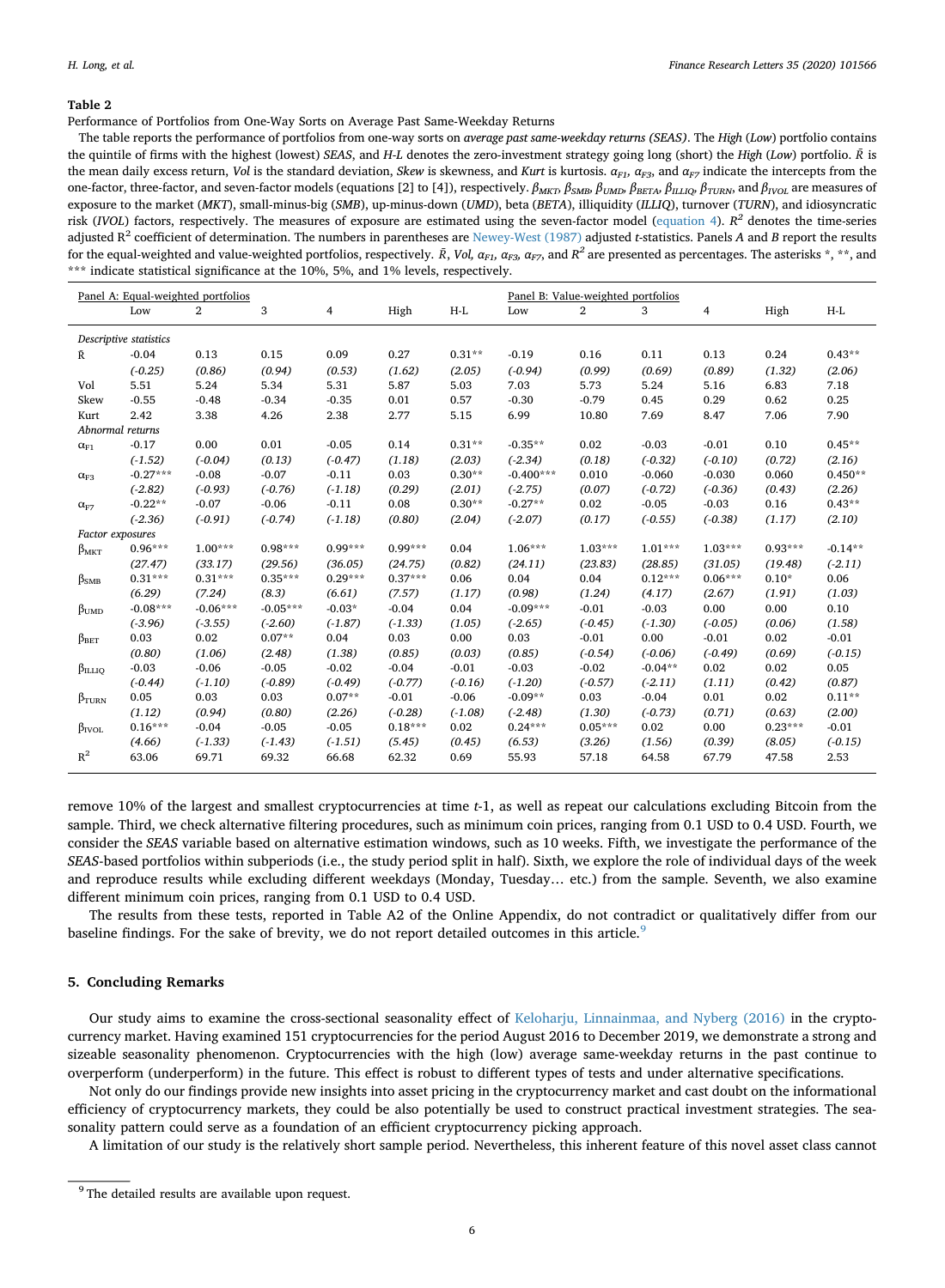# <span id="page-6-4"></span>**Table 3**

# Cross-Sectional Regressions

The table reports the average slope coefficients (multiplied by 100) of the cross-sectional regressions following [Fama and MacBeth \(1973\).](#page-7-25) The dependent variables are daily cryptocurrency raw excess returns (Panel A) and risk-adjusted returns (Panel B). The independent variables are the average past same-weekday return (*SEAS*), market beta (*BETA*), the natural logarithm of the market value (*MV*), turnover ratio (*TURN*), idiosyncratic volatility (*IVOL*), and Amihud's illiquidity ratio (*ILLIQ*).  $R^2$  is the average cross-sectional coefficient of determination expressed as a percentage. The numbers in parentheses are [Newey-West \(1987\)](#page-7-29) adjusted *t*-statistics. The asterisks \*, \*\*, and \*\*\* indicate statistical significance at the 10%, 5%, and 1% levels, respectively.

| Panel A: Raw excess returns                                     | (1)                 | (2)                   | (3)                     | (4)                      | (5)                   | (6)                   | (7)                 | (8)                      |
|-----------------------------------------------------------------|---------------------|-----------------------|-------------------------|--------------------------|-----------------------|-----------------------|---------------------|--------------------------|
| <b>SEAS</b>                                                     | $0.060**$<br>(2.32) | $0.059**$<br>(2.33)   | $0.063**$<br>(2.44)     | $0.073***$<br>(2.73)     | $0.054**$<br>(2.10)   | $0.072***$<br>(2.74)  | $0.068*$<br>(2.60)  | $0.094*$<br>(3.30)       |
| <b>BETA</b>                                                     |                     | $-0.001$<br>$(-0.55)$ |                         |                          |                       |                       |                     | 0.000<br>(0.15)          |
| MV                                                              |                     |                       | $0.000***$<br>$(-2.87)$ |                          |                       |                       |                     | $0.000***$<br>$(-2.17)$  |
| MOM                                                             |                     |                       |                         | $-0.354***$<br>$(-3.79)$ |                       |                       |                     | $-0.002***$<br>$(-2.99)$ |
| <b>TURN</b>                                                     |                     |                       |                         |                          | 0.010<br>$(-0.58)$    |                       |                     | $0.03*$<br>(1.70)        |
| <b>IVOL</b>                                                     |                     |                       |                         |                          |                       | $-0.006$<br>$(-0.62)$ |                     | $-0.019*$<br>$(-1.83)$   |
| <b>ILLIQ</b>                                                    |                     |                       |                         |                          |                       |                       | $0.000*$<br>(1.77)  | 0.000<br>(1.21)          |
| $R^2$<br>3.55<br>7.49<br>5.67<br>Panel B: Risk-adjusted returns |                     |                       |                         | 7.23                     | 6.26                  | 7.38                  | 8.00                | 22.20                    |
| <b>SEAS</b>                                                     | $0.053**$<br>(2.04) | $0.053**$<br>(2.05)   | $0.052**$<br>(2.00)     | $0.068**$<br>(2.46)      | $0.049*$<br>(1.84)    | $0.058**$<br>(2.20)   | $0.006**$<br>(2.34) | $0.079***$<br>(2.72)     |
| <b>BETA</b>                                                     |                     | $-0.001$<br>$(-0.74)$ |                         |                          |                       |                       |                     | $-0.001$<br>$(-0.92)$    |
| MV                                                              |                     |                       | $0.000***$<br>$(-3.03)$ |                          |                       |                       |                     | $0.000*$<br>$(-1.88)$    |
| <b>MOM</b>                                                      |                     |                       |                         | $-0.349***$<br>$(-4.34)$ |                       |                       |                     | $-0.002***$<br>$(-3.44)$ |
| <b>TURN</b>                                                     |                     |                       |                         |                          | $-0.005$<br>$(-0.30)$ |                       |                     | 0.023<br>(1.29)          |
| <b>IVOL</b>                                                     |                     |                       |                         |                          |                       | $-0.005$<br>$(-0.60)$ |                     | $-0.021*$<br>$(-1.91)$   |
| <b>ILLIQ</b>                                                    |                     |                       |                         |                          |                       |                       | $0.000*$<br>(1.93)  | 0.000<br>(1.39)          |
| $\mathbb{R}^2$                                                  | 3.62                | 7.45                  | 4.81                    | 6.73                     | 6.37                  | 6.84                  | 7.50                | 21.00                    |

be overcome. The external validity of our findings could be verified in the future with the use of longer samples and fresher data.

The investigation of the topics discussed in this article could be extended in at least two important directions. The first essential unanswered question relates to the exact mechanism of the development of the seasonality effect in the cryptocurrency market. The second question is how this effect can be exploited by market practitioners.

## **CRediT authorship contribution statement**

**Huaigang Long:** Data curation, Formal analysis, Investigation, Methodology, Software, Visualization. **Adam Zaremba:** Conceptualization, Data curation, Formal analysis, Investigation, Methodology, Project administration, Resources, Software, Supervision, Validation, Visualization, Writing - original draft, Writing - review & editing. **Ender Demir:** Writing - review & editing. **Jan Jakub Szczygielski:** Resources, Writing - review & editing. **Mikhail Vasenin:** Data curation, Resources.

#### **Supplementary materials**

Supplementary material associated with this article can be found, in the online version, at [doi:10.1016/j.frl.2020.101566](https://doi.org/10.1016/j.frl.2020.101566).

## **References**

<span id="page-6-0"></span>[Aharon, D.Y., Qadan, M., 2019. Bitcoin and the Day-of-the-Week Effect. Finance Research Letters 31, 415–424](http://refhub.elsevier.com/S1544-6123(20)30235-X/sbref0001).

<span id="page-6-2"></span>[Amihud, Y., 2002. Illiquidity and Stock Returns: Cross-Section and Time-Series Effects. Journal of Financial Markets 5, 31–56](http://refhub.elsevier.com/S1544-6123(20)30235-X/sbref0002).

<span id="page-6-3"></span>Avramov, D., G. Kaplanski, and A. Subrahmanyam. 2019. "Stock Return Predictability: New Evidence from Moving Averages of Prices and Firm Fundamentals." Available at SSRN: https://ssrn.com/abstract=3111334 or http://dx.doi.org/10.2139/ssrn.3111334.

<span id="page-6-1"></span>Baltussen, G., L. Swinkels, and P. van Vliet, Pim. 2019. Global Factor Premiums. Available at SSRN: https://ssrn.com/abstract=3325720 or http://dx.doi.org/10. 2139/ssrn.3325720.